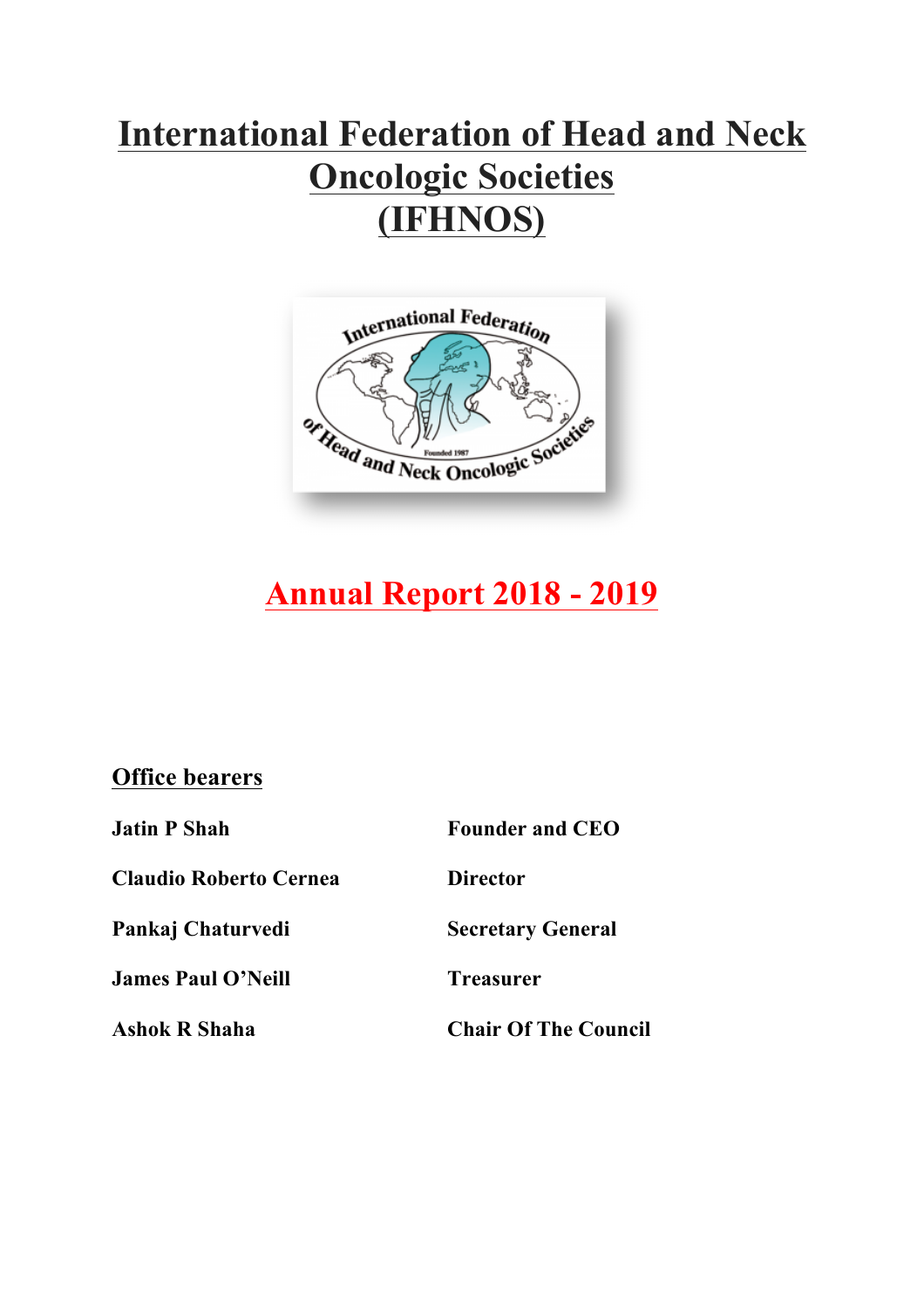## **Table of Contents**

|                                    | Page Number      |
|------------------------------------|------------------|
| CEO's message                      |                  |
| Director's message                 | $\sum_{i=1}^{n}$ |
| International Observership Program | 3                |
| World Head Neck Cancer Day         | $\mathcal{F}$    |
| <b>World Congress</b>              | $\overline{4}$   |
| Global Online Fellowship           | 5                |
| Scientific Research Consortium     | 5                |
| Masters of Head and Neck Surgery   | 6                |
| Word Tour                          |                  |
| Leuven, Belgium                    |                  |
| San José, Costa Rica               |                  |
| Chennai, India                     |                  |
| Nur-Sultan, Kazakhstan             |                  |
| Social Media                       | 10               |
| What's new?                        |                  |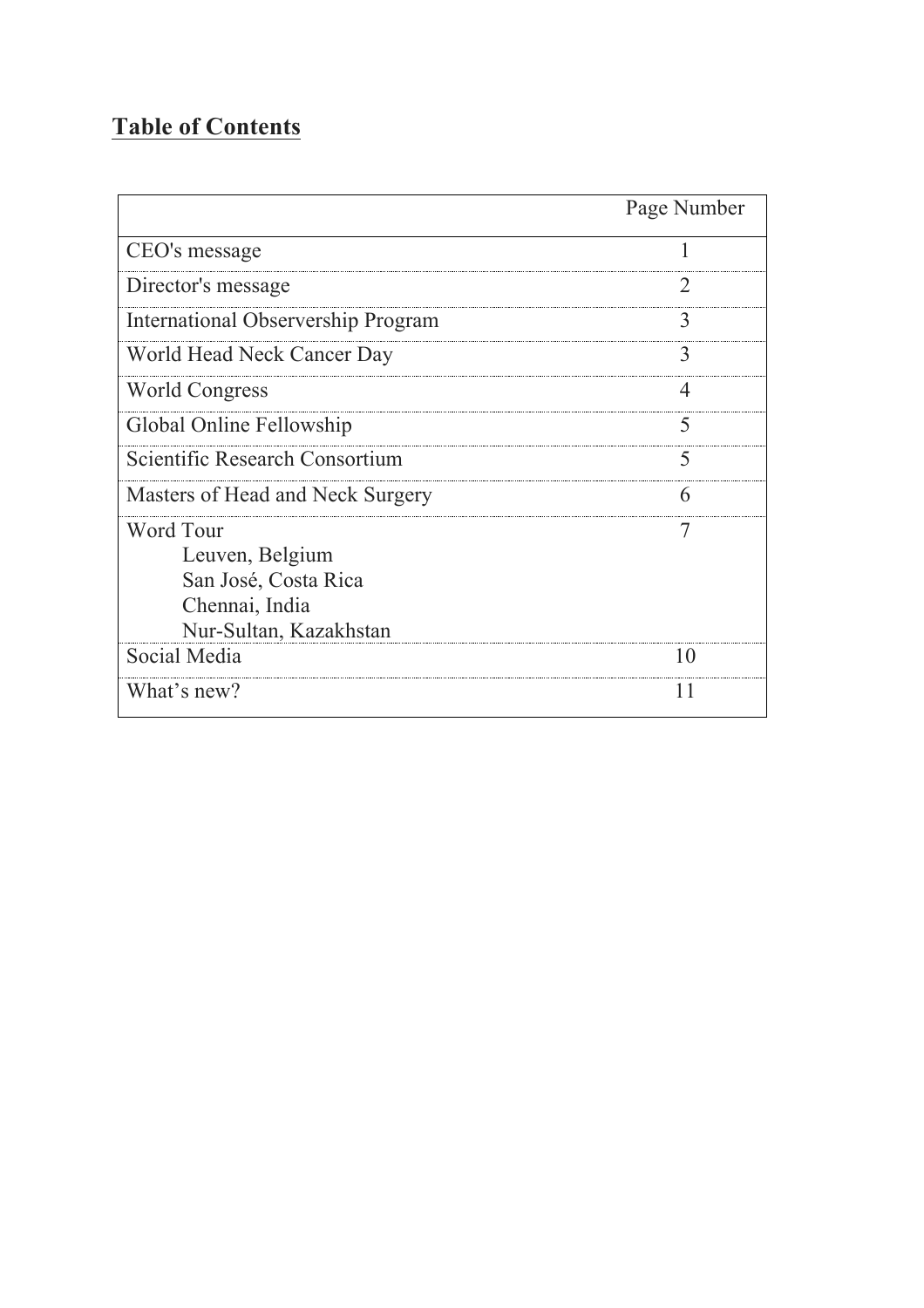## **CEO's Message**

IFHNOS in 2019 remains a robust and vibrant global organization uniting clinicians and scientists from around the world in the specialty of Head and Neck cancer. Since it's establishment 32 years ago, IFHNOS has grown from strength to strength year after year with a series of educational and informational interactive events in various parts of the world.

This year IFHNOS introduced two new programs, "What's new in head and neck oncology" and an "Online lecture series". Each month, the what's new program publishes up to three citations of the most informative and high impact articles published in the preceding months on the IFHNOS website. This gives the most up to date information to our members and keeps them at par with the current research. The online lecture series offers lectures delivered by the faculty of the World tour program through the preceding year.

The quadrennial World Congress, annual World Tour, the Masters of Head and Neck Surgery program, the Global On Line Fellowship (GOLF) and the International Observership Program remain the most imperative educational events offered by IFHNOS. New national organizations continue to join IFHNOS further improving our reach to every corner of the world.

We are proud to say that our organization has created a major impact amongst clinicians and scientists from all corners of the world by offering a global platform for professional interaction and enhancing camaraderie in the specialty of Head and Neck surgery.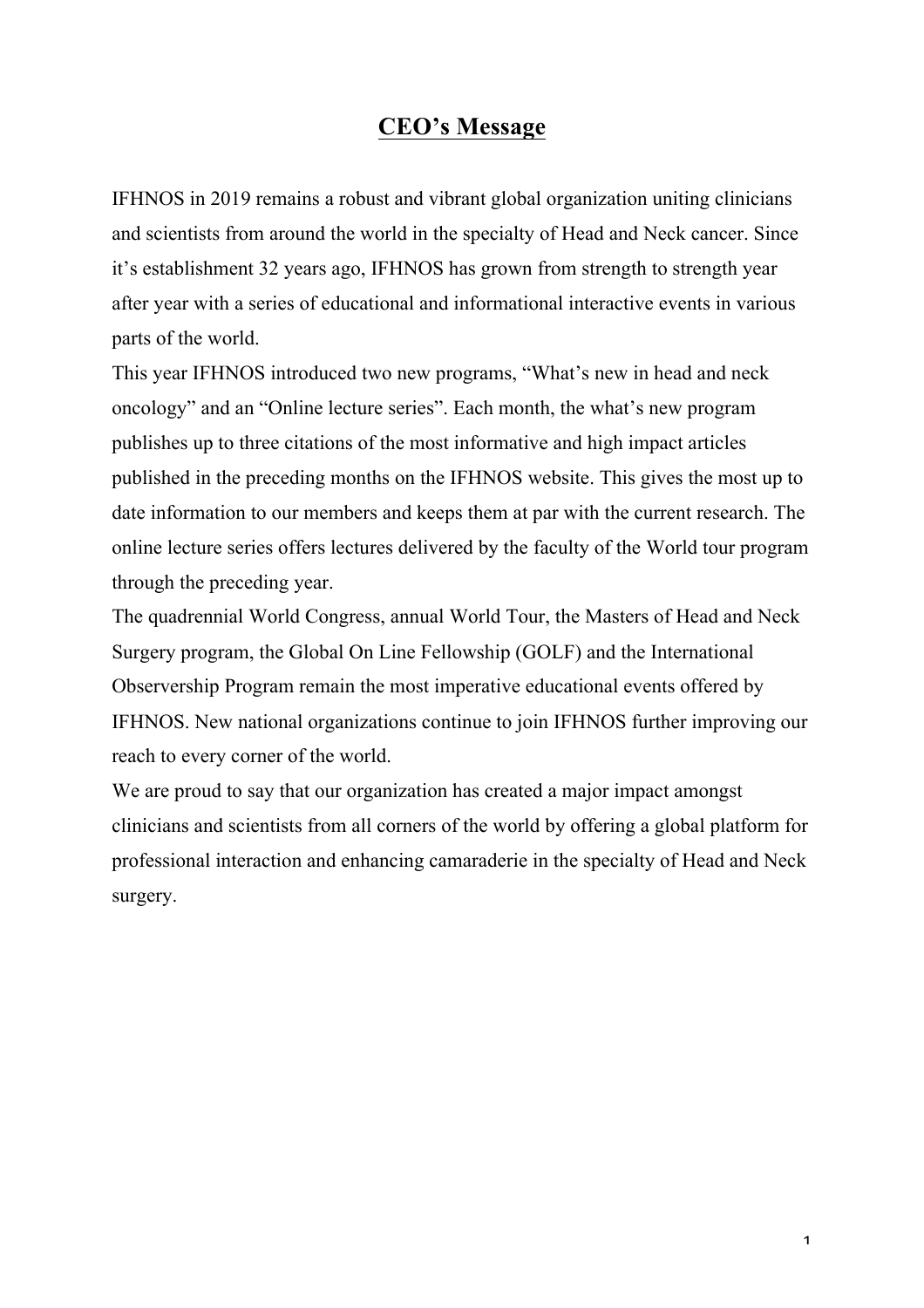## **Director's Message**

The International Federation of Head and Neck Oncologic Societies (IFHNOS) is the most important worldwide organization dedicated to the prevention, diagnosis and treatment of Head and Neck neoplastic diseases. Established in 1986 as a pioneer initiative of Dr. Jatin P. Shah, it is actually a "society of societies", presently including organizations from 65 countries devoted to the care of patients with Head and Neck tumours. In fact, IFHNOS primary task is to promote high-level education of Head and Neck health professionals. Among these endeavours, we would like to highlight the World Congress of Head and Neck Cancer, the IFHNOS Educational World Tour, The Global Online Fellowship, The Masters of Head &Neck Surgery and the establishment of the World Head and Neck Cancer Day.

The World Congress of Head and Neck Cancer takes place every 4 years. The 2014Meeting in New York City was the largest congress on this subject ever, with more than 3,000 registrars. The IFHNOS Educational World Tour gathers a travelling faculty of internationally recognized H&N oncologists, blending with local faculty members in several venues around the world to offer a comprehensive 2½ days course on H&N oncology.

The Global Online Fellowship (GOLF) is a 2-year online educational program, including a 1-2 month Observership in an accredited service around the world. The candidates have to pass a final exam. The approved candidates receive a certificate of excellence in H&N Oncology.

The Masters of Head &Neck Surgery is a program offering a tour of 2 experienced H&N surgeons to several locations around the globe sharing their practical skills and knowledge with local surgeons for 2-3 days, including live surgery and cadaver dissections.

The World Head and Neck Cancer Day, established in 2014 during the previously mentioned World Congress of Head and Neck Cancer, was a personal initiative of the Secretary-General of IFHNOS, Dr. Pankaj Chaturvedi, and aims to increase the global awareness of the severity of H&N cancer, with special focus on prevention and early diagnosis.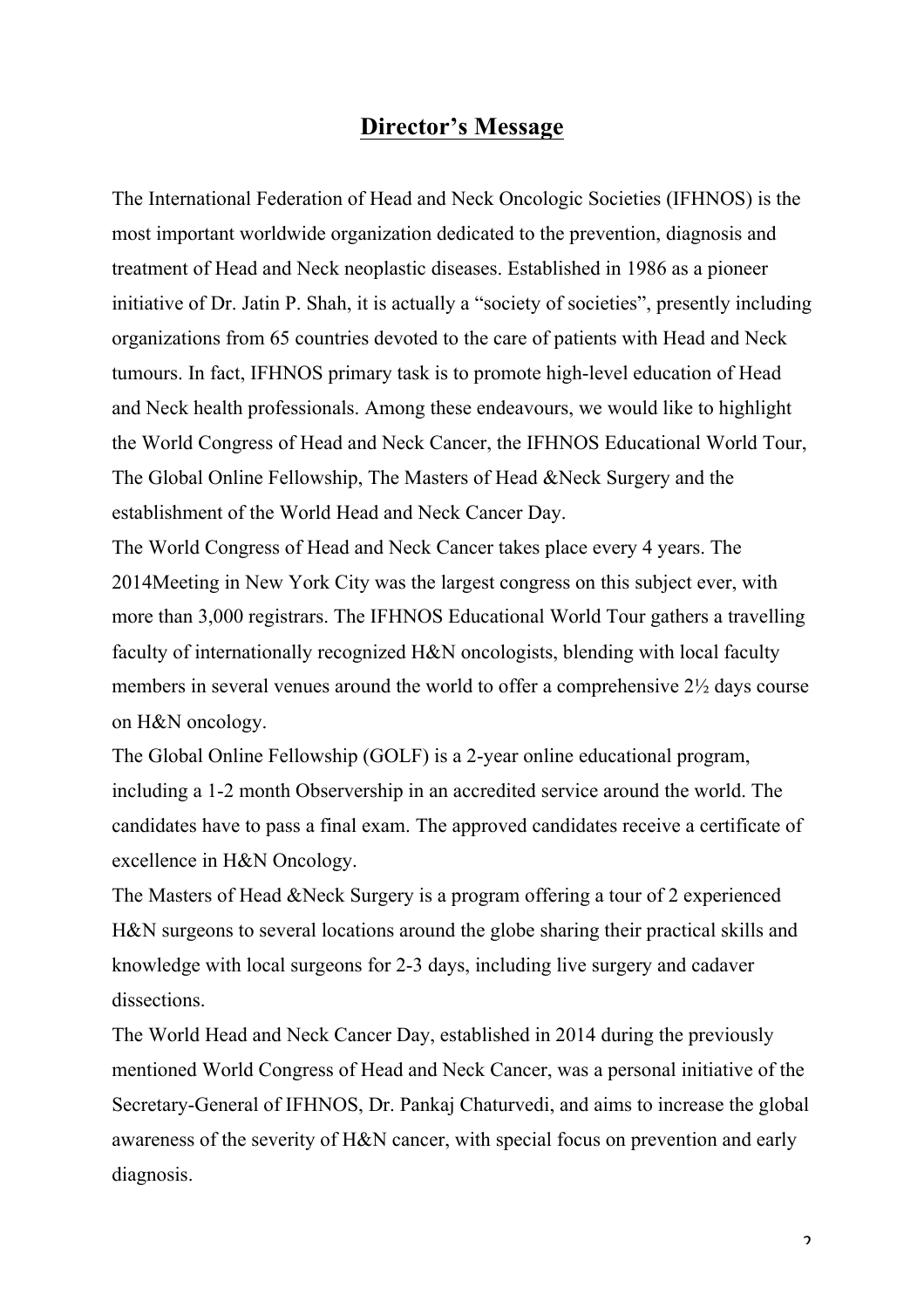## **International Observership Program**

This year for the International Observership Program (IOP) we received a total of 16 applications. The applicants were from India, Nepal, Bhutan, Indonesia, Egypt, and Africa. Five applicants were selected for IOP award. We have suggested that the candidates submit a summary report of their experience and critique of the program. This will help us to make any future changes as necessary.

## **World Head and Neck Cancer Day**

**http://ifhnos.net/whncd/Index/**

The 5<sup>th</sup> World Head & Neck Cancer Day (WHNCD) was observed in 62 countries and 6 continents, the participation and reach of this day is getting better and stronger with each passing year. These events were organised from a week before and a week after 27 th July. They were organised by various medical societies, medical colleges, private hospitals, government agencies, non-profit organisations and patient support groups in the participating countries. These comprised a wide variety of events like CMEs, workshops, discussions, survivor meets, awareness rallies, pop-up events, screening camps, etc.

It was covered in all the popular social media websites and apps like Facebook, Twitter, Instagram and YouTube through the official IFHNOS accounts. These were very helpful in generating the buzz before the event on  $27<sup>th</sup>$  July. World over all the WHNCD events were also publicised on social media by the organisers. The social media activity increased the reach of WHNCD widely and was very helpful in creating awareness about this disease. There were over 20,000 impressions across various IFHNOS social media accounts and handles.

The maximum number of events were organised in India which had 10 programs followed by Australia, Philippines and Hungary with 3 events each. The participation from other countries like Oman, Moldova, Colombia, etc. was also very encouraging.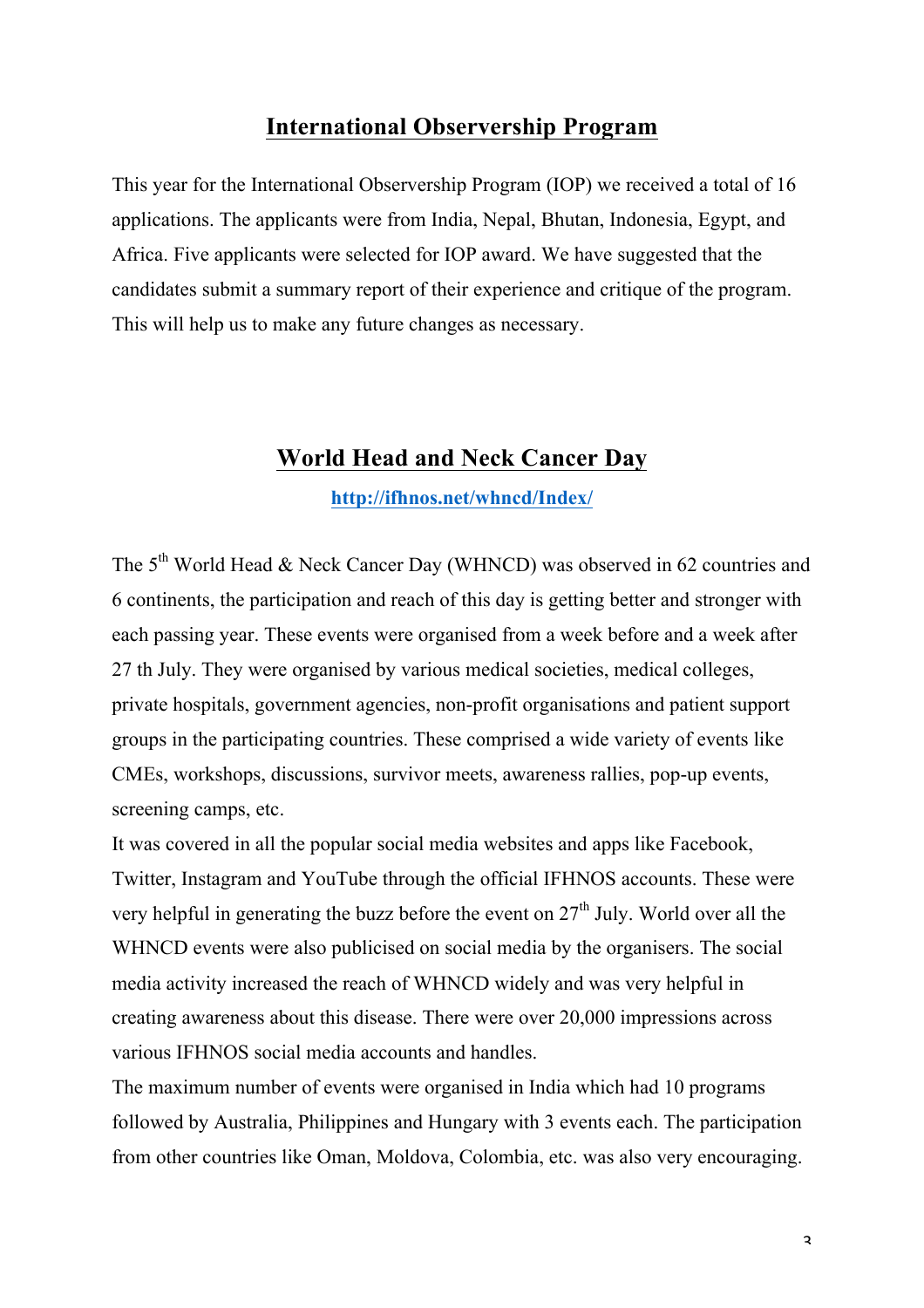All these events were well covered by the electronic, print and social media of the respective countries and were very helpful in creating greater awareness about Head & Neck cancers amongst the medical professionals and public. All the IFHNOS council members participated actively for WHNCD in various national and international events.

With greater awareness being created by the council members and enhanced social media coverage we hope to have greater participation with a greater number of countries and events in the coming year.

## **World Congress**

The 6<sup>th</sup> World Congress of the International Federation of Head and Neck Oncologic Societies (IFHNOS) took place in Buenos Aires, Argentina, between September 1st and 4th, 2018. The venue was the Catholic Argentinean University, in the attractive Puerto Madero area.

Congress Leadership was under the eminence of Marcelo Figari (Chair), Snehal Patel, Giuseppe Spriano and Juan Larrañaga (Program Chairs).

Besides the words during the Opening Ceremony of Jatin Shah, as IFHNOS Founder, and Ashok Shaha, as IFHNOS President, the Congress had 6 Keynote lecturers: William Lydiatt, Louis Harrison, Michael Tuttle, Piero Nicolai, Vincent Vander Poorten and Se-Heon Kim, who updated the most relevant topics in the field of head and neck oncology.

The Congress had 1123 attendants, representing 61 countries (60% Latin America, 11% North America, 18% Europe, 7% Asia and 2% Oceania). The number of Faculties reached 210 and the IFHNOS Congress had also 2 Guests of Honour. Out of the submitted abstracts, 104 proffered papers were presented, and 348 e-Posters were in permanent exhibit. 4 Awards were granted (best science paper, best clinical paper, best science poster, best clinical poster).

Besides that, IFHNOS had the support of 10 commercial exhibitors and 4 Scientific **Societies**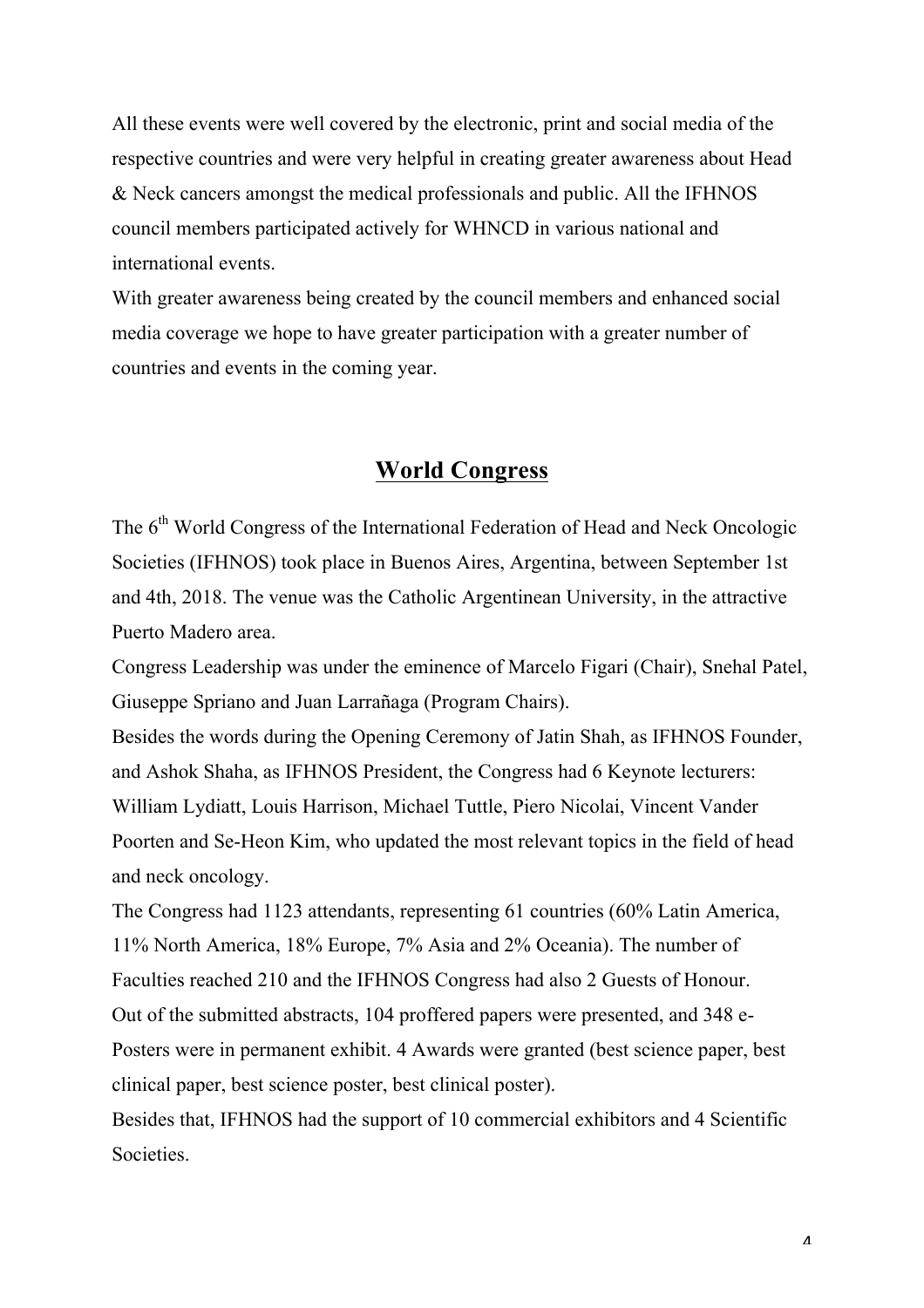706 participants (62%) answered the post Congress survey: 85% considered that the academic level was excellent or very good; 70% found the Congress very useful for their clinical practice and 70% rated the Congress as excellent or very good.

> **Global Online Fellowship Program** http://ifhnos.net/global\_online\_fellowship.html

In 2014 IFHNOS in collaboration with Memorial Sloan Kettering Cancer Center (MSKCC) developed an On line Fellowship in Head and Neck Surgery and Oncology, known as the Global On Line Fellowship (GOLF).

This year we examined 50 candidates in Belgium, India and Costa Rica. We now have over 300 Board Certified Surgeons from 45 countries around the world who have graduated from this program.

We would like to extend our deep appreciation to the entire faculty who examined this year making it one of the most successful years in the GOLF program.

## **Scientific Research Consortium**

The goal of the IFHNOS Scientific Research Consortium is to become the premier global force in multi-institutional collaborative clinical outcomes and basic science head and neck cancer research. The first four anatomic sites, which are being addressed for collaborative clinical outcomes research, are skin cancers, oral cancers, salivary gland and skull base cancers. We have identified the REDCap® data base as the platform ideally suited for collaborative data base creation, and we are in the process of working out the precise methodology for sharing anonymized data to adhere to HIPAA regulations. While this happens, the next steps will include agreement on a minimal common data set for each disease site; establishing mechanisms for soliciting, peer reviewing and selecting study proposals; and establishing standard operating procedures for data collection, and analysis, reporting.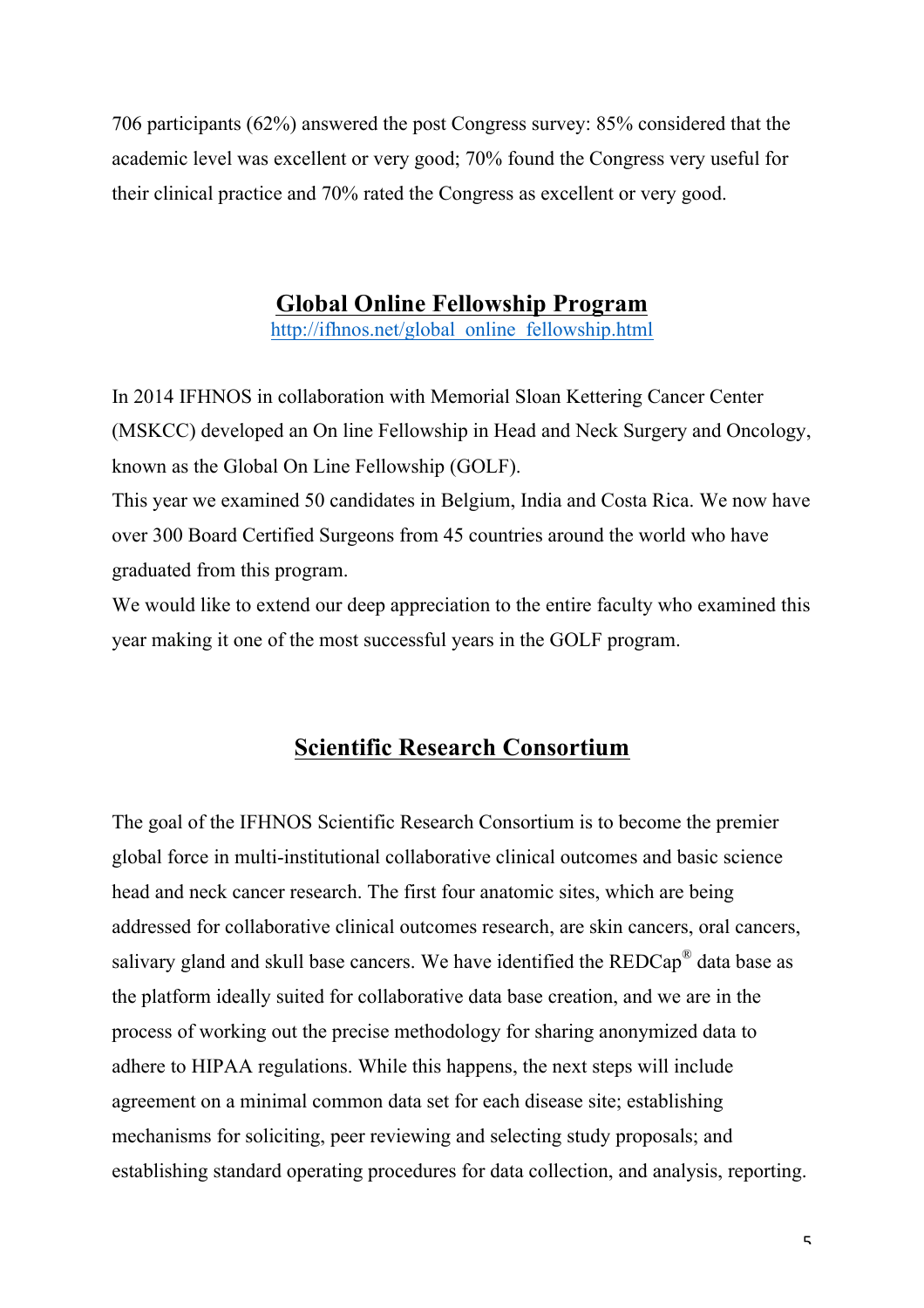The first of these collaborative studies is expected to open for participation in the second quarter of 2020.

### **Masters of Head and Neck Surgery**

http://ifhnos.net/master\_head\_and\_neck\_surgery.html

A two-day cadaver dissection course was born when Prof Shah was approached in mid-2018 with the idea to have a combined meeting based on the same principles as the well-known IFHNOS World Tours. He immediately assisted in providing the necessary vehicle with the Masters of Surgery concept (under the umbrella of IFHNOS), and the concept of a first ever South African Multidisciplinary Head and Neck Congress, in collaboration with IFHNOS, was born.

A comprehensive didactic congress from 11 to 14 September 2019, with South African leaders in this specialty interacting with the invited international faculty to produce a lively debate on the controversies in head and neck oncology in order to explain the contemporary management of these malignancies was delivered. This preceded the two days of cadaver dissection, which included in-depth discussions on the indications for and the selection of the most appropriate surgical procedures for the most common cancers of the head and neck region. Every attendee was absolutely absorbed in the explicit video demonstrations and live dissection demonstrations by the expert international faculty.

The cadaver dissection course was complemented with a colourful surgical dissection manual, discussing in a step-by-step manner the successful completion of various operative procedures. This manual is an excellent keepsake to remind participants of this remarkable event, tutored by two of the current most well-known and respected head and neck surgeons, Prof Jatin Shah and Prof Ehab Hanna. Participants were attracted from far and wide – some even from Europe and the Middle East, and several from African countries. The congress took place at the excellent new venue, Future Africa, at the LC de Villiers campus in Pretoria, South Africa. The dissection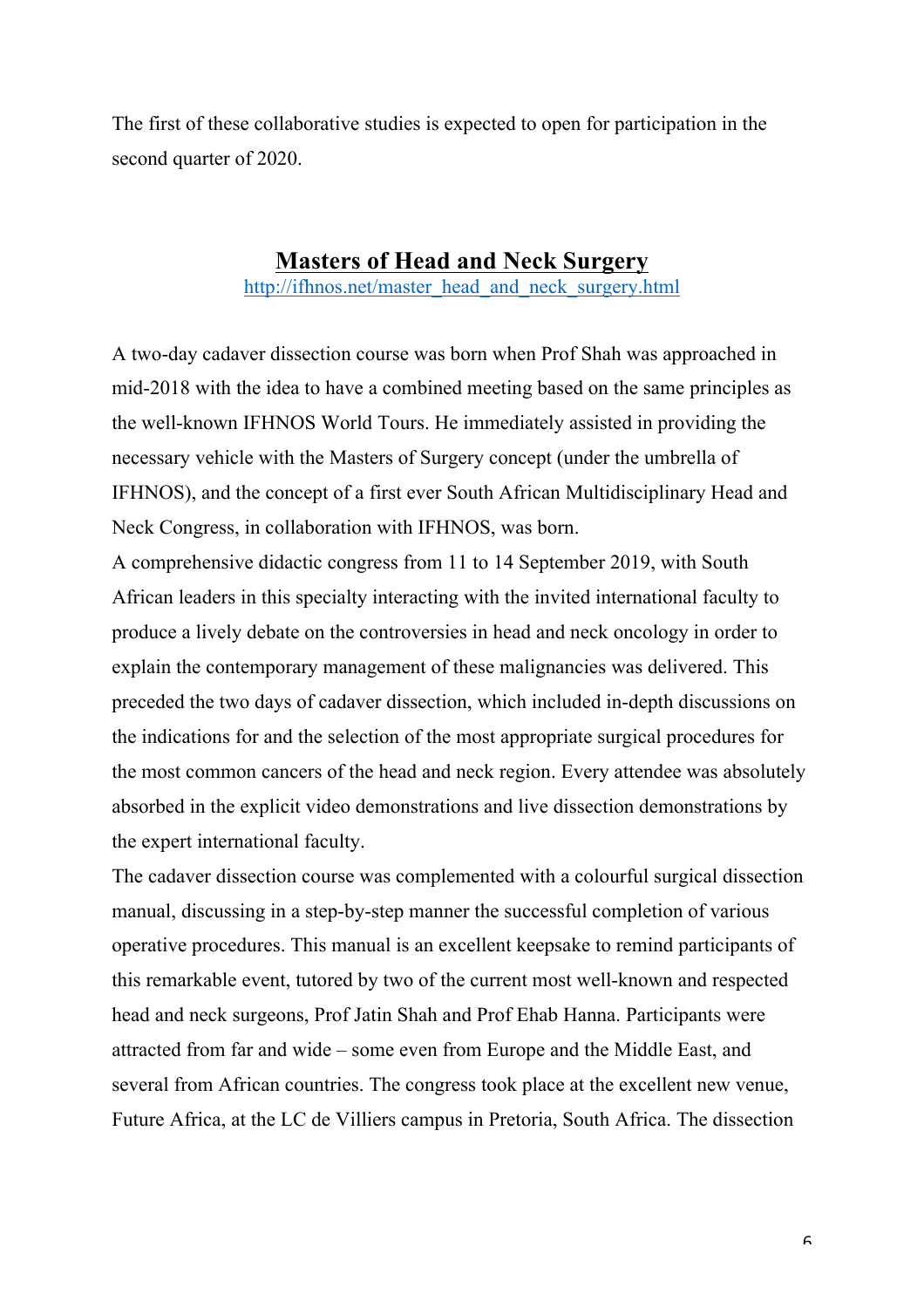course was conducted in one of the newly refurbished dissection laboratories of the Department of Anatomy at the Prinsh of Campus of the University of Pretoria. The academic standard of the Maters course was very high, with excellent interaction and participation by all participants – surpassing all expectations, with the primary purpose of giving our patients the best treatment and care.

This event emphasised once again the importance of the opportunities provided by a highly respected and recognised international body like IFHNOS to collaborate and share information and experiences between local and international colleagues, with the primary purpose of giving our patients the best treatment and care. IFHNOS created an opportunity for leaders in the field to step to the plate and earn their place in the international head and neck fraternity.

## **World Tour**

#### **Leuven, Belgium**

**https://kuleuvencongres.be/ifhnos2019/**

On October 18th and 19th, The 2019 IFHNOS World Tour Faculty had their European stop in the Anno 1425 "Promotion Hall" of the Leuven University Headquarters Leuven, Belgium (www.ifhnos2019leuven.org). The meeting was endorsed by IFHNOS, the Belgian Head and Neck Societies and ESTRO, and under the auspices of The Royal Belgian Society for ORL-Head and Neck Surgery. The 253 participants from 34 countries were taken on a vibrant multidisciplinary journey through the Head and Neck. The excellent Touring Faculty and the regional European experts alternated keynote lectures, interactive case discussions, supplemented by satellite symposia on Immunotherapy, Targeted Therapy, and Proton Therapy. A sincere thanks to the IFHNOS touring faculty, the European Opinion Leaders, the Sponsors and the enthusiastic attendants that made this a very successful event.

#### **San José, Costa Rica**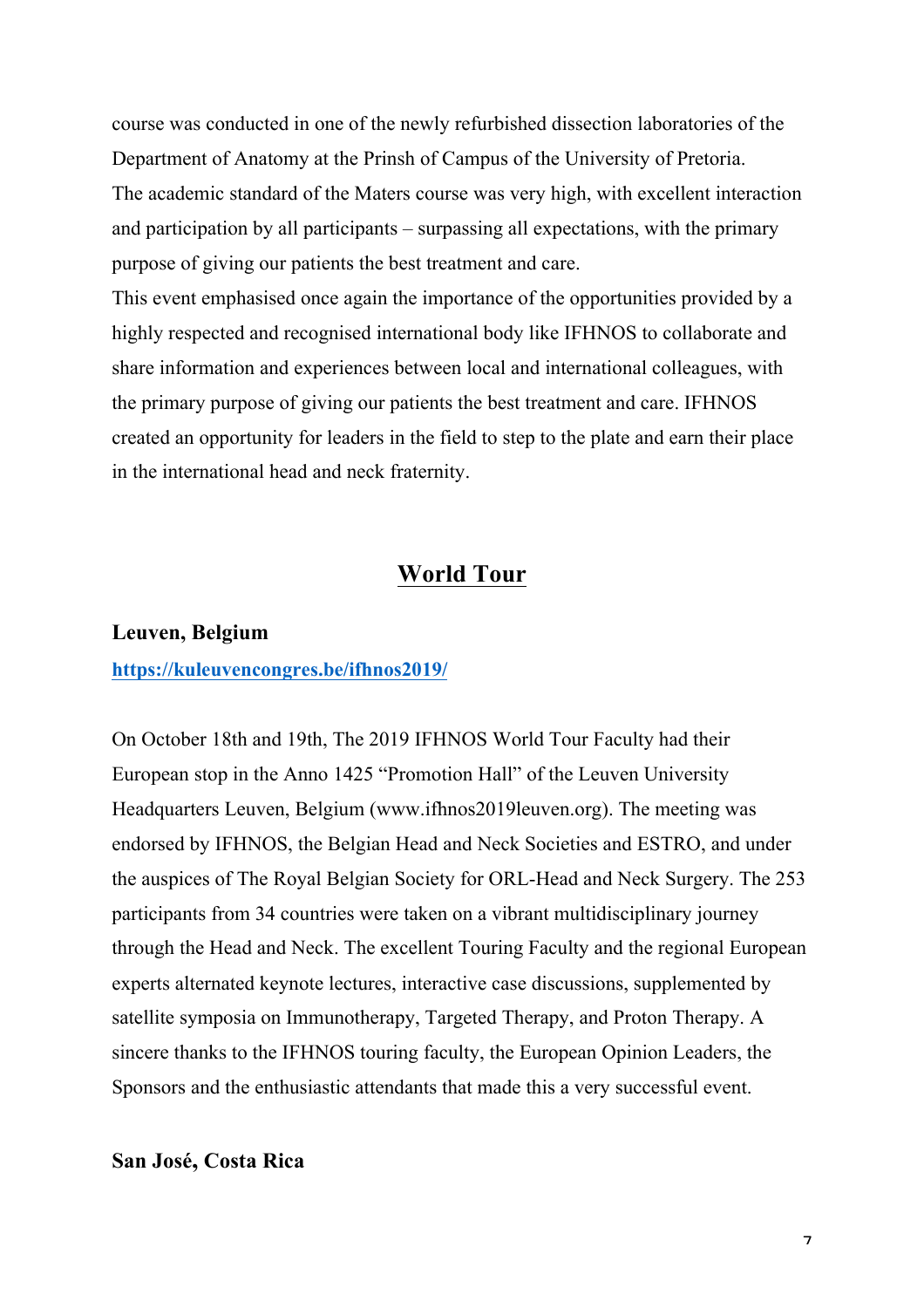#### **https://www.ifhnoscostarica2019.org**

Central America is made up of 6 developing countries with very few specialists in every cancer field. The Costa Rican Association of Head and Neck Oncology was actively involved in requesting the IFHNOS board for choosing Costa Rica as part of this 2019 World Tour and making it the largest head and neck cancer meeting ever held in Central America. As the Latin American Federation of Head and Neck Surgery annual meeting was taking place also in Costa Rica just one week apart from the World Tour, both meetings were merged. It was a complete academic success and fulfilled completely all its academic goals.

There were 188 registrants from various specialties that included ENT, general surgery, surgical oncology, maxillofacial and dentistry, GPs and residents of these specialties. There were a total of 15 GOLF examination candidates, most of whom passed the oral test.

#### **Chennai, India**

#### **http://www.fhno2019.com**

The IFHNOS World Tour Program was conducted on 10th - 13th October 2019 at the Leela Palace, Chennai. The IFHNOS Program was conducted alongside the FHNO 2019, the Annual Head and Neck National Conference of India. The program received a tremendous response, which were reflected in the numbers attending the conference. We had a total of 718 participants for the programs of which there were 636 doctors and 82 speech and swallowing pathologists and therapists. Among the636 doctors, there were 130 residents and post-graduates in training as well, who benefited greatly from the dynamic sessions conducted by the world leaders in head and neck surgery. The participants were from all over the globe including Indonesia, Burma, Germany, Bangladesh, Italy, The United Kingdom, the United States, Nepal, South Africa and of course India. All aspects of Head and Neck Surgery were covered comprehensively in the IFHNOS sessions with focus on clinical aspects, decision-making and recent advances. The panel discussions were designed to be very interactive and informative.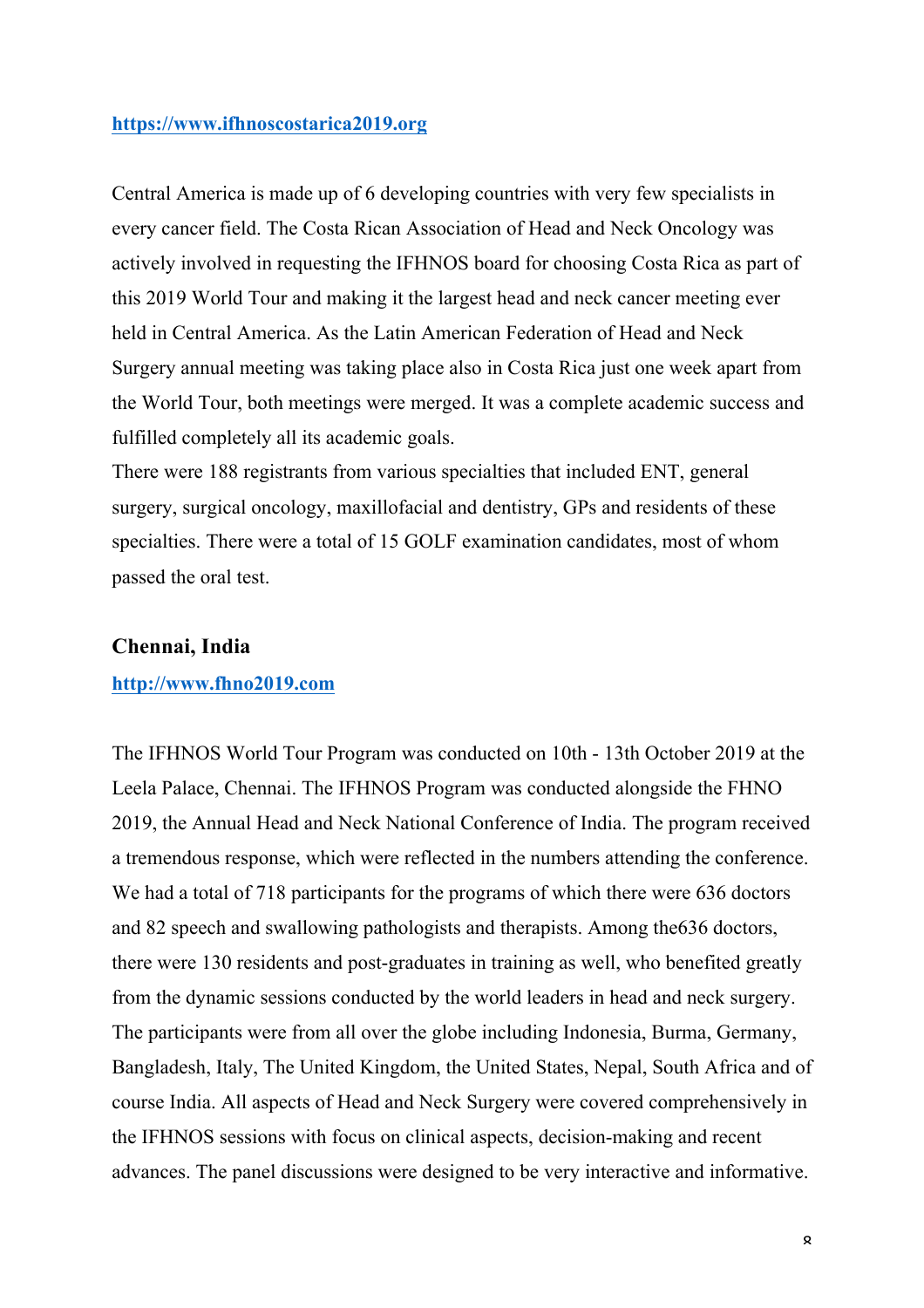On October 10TH we had pre-conference workshops that covered technical details of various aspects of head &neck.

The GOLF exam was also conducted during this IFHNOS world tour program, taken by 25 examinees. Overall it was a world-class experience of the highest global standards possible for all attendees.

## **Nur-Sultan, Kazakhstan**

### https://www.eashno.org/ifhnos2019

The Nur-Sultan part of the tour was co-organized by Kazakh Head and Neck Oncology Society and Eurasian Society of Head and Neck Oncology (EASHNO) from the  $15<sup>th</sup>$  to  $16<sup>th</sup>$  October 2019. The course was a part and preceded the bi-annual Kazakh Cancer Congress and took place in the Duman Hotel. Bearing in mind the language barrier of post-Soviet states, we organized simultaneous translation to Russian and English. We gathered 56 participants: 36 practitioners [31 Surgeons, two radiation oncologists, three medical oncologists], and 20 Undergraduate/Post Graduate students. We had participation from all central Asian countries like Uzbekistan, Kirgizstan, Tajikistan, and the majority of CIS Russia, Azerbaijan, and Ukraine. One participant came from Colombia. The most of participants are from Kazakhstan, 23 physicians representing different regions. Overall the tour was a great success giving practice-changing tips and tricks to many regional physicians.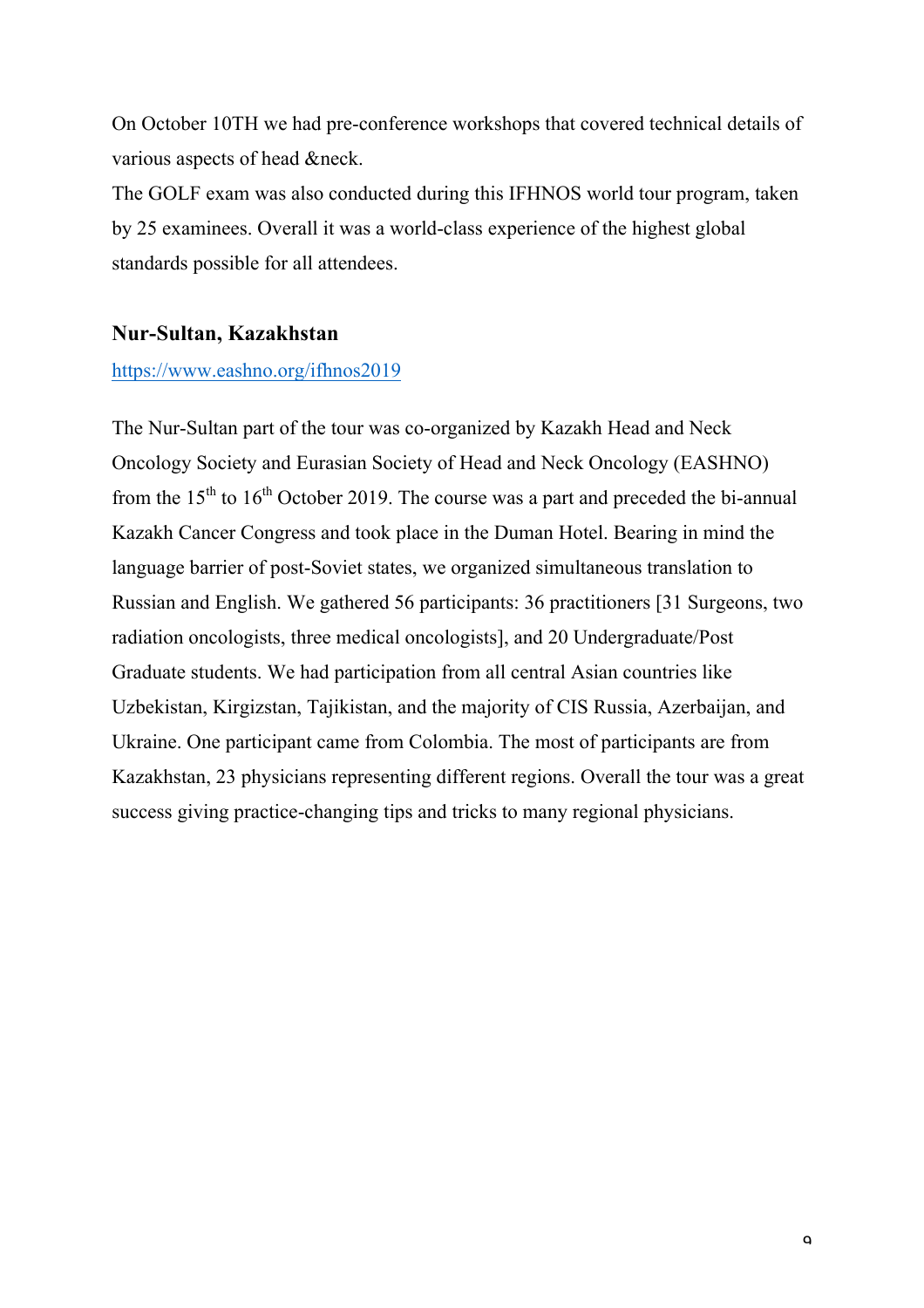## **Social Media Updates**

IFHNOS is now present in all popular social media websites and apps namely Facebook, Twitter, Instagram and YouTube. The exclusive IFHNOS app was launched this year on Android and iOS platforms. This is useful in sharing regular updates on the upcoming IFHNOS events, recent publications, IFHNOS faculty, etc. Social media outreach has increased the reach of IFHNOS vastly, especially amongst the younger age group and helped in increasing the awareness about Head Neck Cancers. This year saw over 500% growth in our social media following across the various platforms. This will help in further strengthening and popularisation of the organisation. Metrics are as follows –

#### **Twitter**

Impressions: 28,300 Engagements: 1,456

#### **Facebook**

Total Impressions: 102,622 Total reach: 61,599 Total engagements: 5,929 Total likes: 2,223